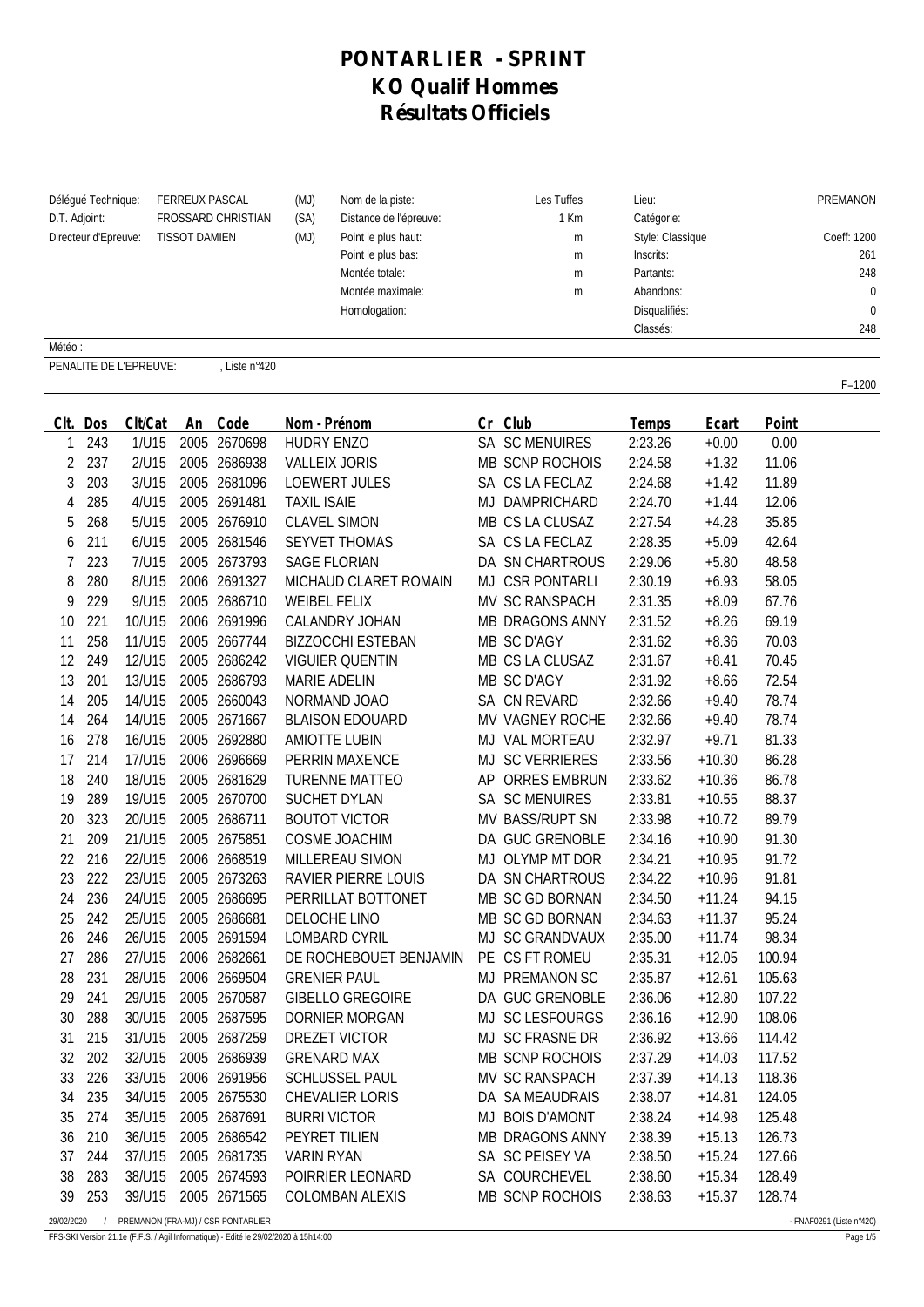| CIt.       | Dos | Clt/Cat | An | Code                                 | Nom - Prénom                 | Cr | Club                   | Temps   | Ecart    | Point                    |
|------------|-----|---------|----|--------------------------------------|------------------------------|----|------------------------|---------|----------|--------------------------|
| 40         | 245 | 40/U15  |    | 2005 2684439                         | <b>AZABANT REMY</b>          |    | AP ORRES EMBRUN        | 2:38.72 | $+15.46$ | 129.50                   |
| 41         | 204 | 41/U15  |    | 2006 2675709                         | <b>VERGNOLLE LORIN</b>       |    | DA SN CHARTROUS        | 2:38.84 | $+15.58$ | 130.50                   |
| 42         | 284 | 42/U15  |    | 2005 2681537                         | <b>FLAUTAT CORENTIN</b>      |    | SA BAUGES S.N          | 2:38.85 | $+15.59$ | 130.59                   |
| 43         | 256 | 43/U15  |    | 2005 2676209                         | <b>VAXELAIRE ROMAIN</b>      |    | MV LA BRESSAUDE        | 2:38.89 | $+15.63$ | 130.92                   |
| 44         | 238 | 44/U15  |    | 2005 2692167                         | <b>BELOT ELIE</b>            |    | MJ OYE-PALLET          | 2:39.03 | $+15.77$ | 132.10                   |
| 45         | 267 | 45/U15  |    | 2005 2696599                         | MOREL ANTOINE                |    | SA SC ARECHES          | 2:39.04 | $+15.78$ | 132.18                   |
| 46         | 273 | 46/U15  |    | 2005 2682480                         | <b>CADI GAUTIER</b>          |    | SA CS LA FECLAZ        | 2:39.11 | $+15.85$ | 132.77                   |
| 47         | 272 | 47/U15  |    | 2005 2682819                         | <b>GIRAUD BRICE</b>          |    | AP ES VALLOUISE        | 2:39.18 | $+15.92$ | 133.35                   |
|            |     |         |    |                                      |                              |    | MJ CSR PONTARLI        |         |          |                          |
| 48         | 407 | 48/U15  |    | 2005 2691332                         | <b>BAUDUIN HUGO</b>          |    |                        | 2:39.25 | $+15.99$ | 133.94                   |
| 49         | 208 | 49/U15  |    | 2005 2666324                         | <b>FAVRE FELIX KILLIAN</b>   |    | MB SC GD BORNAN        | 2:39.44 | $+16.18$ | 135.53                   |
| 50         | 263 | 50/U15  |    | 2005 2671231                         | <b>DELSOL ANTONIN</b>        |    | SA CS LA FECLAZ        | 2:39.75 | $+16.49$ | 138.13                   |
| 51         | 276 | 51/U15  |    | 2006 2676392                         | <b>ARNOULD LOUIS</b>         |    | SA COURCHEVEL          | 2:39.76 | $+16.50$ | 138.21                   |
| 52         | 212 | 52/U15  |    | 2005 2691731                         | MONNIER CLEMENT              |    | <b>MJ SC VERRIERES</b> | 2:39.86 | $+16.60$ | 139.05                   |
| 53         | 251 | 53/U15  |    | 2006 2676457                         | <b>VAUTHIER MALO</b>         |    | MV LA BRESSAUDE        | 2:40.13 | $+16.87$ | 141.31                   |
| 54         | 250 | 54/U15  |    | 2006 2692545                         | <b>BIANCOLLI LUIGI</b>       |    | MB CNG                 | 2:40.14 | $+16.88$ | 141.39                   |
| 55         | 279 | 55/U15  |    | 2005 2662464                         | <b>CORBREJAUD ENZO</b>       |    | SA SC BOZEL            | 2:40.25 | $+16.99$ | 142.31                   |
| 56         | 370 | 56/U15  |    | 2005 2692343                         | <b>NOEL BRICE</b>            |    | MV LAC BLANC SN        | 2:40.27 | $+17.01$ | 142.48                   |
| 57         | 293 | 57/U15  |    | 2005 2686538                         | <b>JOMIER LOIS</b>           |    | <b>MB DRAGONS ANNY</b> | 2:40.33 | $+17.07$ | 142.98                   |
| 58         | 358 | 58/U15  |    | 2006 2692252                         | <b>MENCIER ARTHUR</b>        |    | MB SCNP ROCHOIS        | 2:40.57 | $+17.31$ | 145.00                   |
| 59         | 282 | 59/U15  |    | 2006 2674267                         | <b>JEANNEROD THOMAS</b>      |    | MJ BOIS D'AMONT        | 2:40.60 | $+17.34$ | 145.25                   |
| 60         | 213 | 60/U15  |    | 2006 2692318                         | <b>HAUCK JULIEN</b>          |    | MJ OLYMP MT DOR        | 2:40.86 | $+17.60$ | 147.42                   |
| 61         | 360 | 61/U15  |    | 2006 2693695                         | PINGET LORIS                 |    | MB VILLARD/BOEG        | 2:41.00 | $+17.74$ | 148.60                   |
| 62         | 374 | 62/U15  |    | 2006 2696947                         | <b>BOUCHEX BELLOMIE KLEO</b> |    | MB CS MEGEVE           | 2:41.13 | $+17.87$ | 149.69                   |
| 63         | 234 | 63/U15  |    | 2005 2670543                         | REYMOND LARUINAZ             |    | DA SNO                 | 2:41.50 | $+18.24$ | 152.79                   |
|            |     |         |    |                                      |                              |    |                        |         |          |                          |
| 64         | 252 | 64/U15  |    | 2005 2681171                         | LUZET HUGO                   |    | MB CS LA CLUSAZ        | 2:41.70 | $+18.44$ | 154.46                   |
| 64         | 261 | 64/U15  |    | 2005 2686663                         | PERRILLAT BOITEUX            |    | MB SC GD BORNAN        | 2:41.70 | $+18.44$ | 154.46                   |
| 66         | 224 | 66/U15  |    | 2006 2696480                         | <b>CLOT TIMOTE</b>           |    | DA SNO                 | 2:41.90 | $+18.64$ | 156.14                   |
| 66         | 351 | 66/U15  |    | 2005 2691360                         | <b>JURE ESTEBAN</b>          |    | SA CS LA FECLAZ        | 2:41.90 | $+18.64$ | 156.14                   |
| 68         | 346 | 68/U15  |    | 2005 2685190                         | <b>GUILLET DORIAN</b>        |    | DA VERCORS SKF         | 2:41.92 | $+18.66$ | 156.30                   |
| 69         | 262 | 69/U15  |    | 2005 2686727                         | DREYER THEO                  |    | MV SC RANSPACH         | 2:41.97 | $+18.71$ | 156.72                   |
| 70         | 207 | 70/U15  |    | 2006 2691553                         | <b>LESPINE QUENTIN</b>       |    | MB SC GD BORNAN        | 2:42.16 | $+18.90$ | 158.31                   |
| 71         | 220 | 71/U15  |    | 2005 2687364                         | LAVIALLE ALEXANDRE           |    | DA SN CHARTROUS        | 2:42.40 | $+19.14$ | 160.32                   |
| 72         | 218 | 72/U15  |    | 2006 2676218                         | <b>BEUGIN NOE</b>            |    | <b>MJ SKI ROUSSES</b>  | 2:42.59 | $+19.33$ | 161.92                   |
| 73         | 206 | 73/U15  |    | 2005 2671671                         | <b>DUPONT ILANN</b>          |    | MJ OLYMP MT DOR        | 2:42.70 | $+19.44$ | 162.84                   |
| 74         | 329 | 74/U15  |    | 2005 2683859                         | <b>BLANC CYPRIEN</b>         |    | AP SC QUEYRAS          | 2:43.12 | $+19.86$ | 166.35                   |
| 75         | 331 | 75/U15  |    | 2005 2686795                         | DELERCE THIBAULT             |    | MB SC D'AGY            | 2:43.26 | $+20.00$ | 167.53                   |
| 76         | 270 | 76/U15  |    | 2005 2691362                         | <b>MAILLOT PIERIG</b>        |    | SA CN REVARD           | 2:43.27 | $+20.01$ | 167.61                   |
| 77         | 312 | 77/U15  |    | 2005 2690844                         | HAEBERLI ARTHUR              |    | MB CS LA CLUSAZ        | 2:43.29 | $+20.03$ | 167.78                   |
| 78         | 239 | 78/U15  |    | 2005 2683024                         | <b>GRANDJEAN JULES</b>       |    | MV GERARDMER SN        | 2:43.56 | $+20.30$ | 170.04                   |
| 78         | 320 | 78/U15  |    | 2006 2696573                         | <b>BOUILLET ENZO</b>         |    | MJ SC ABBAYE           | 2:43.56 | $+20.30$ | 170.04                   |
| 80         | 297 | 80/U15  |    | 2005 2687340                         | <b>MAUGAIN TIMOTHE</b>       |    | MJ ES SAUGETTE         | 2:43.70 | $+20.44$ | 171.21                   |
|            |     | 81/U15  |    | 2006 2687881                         | <b>BOURCIER MATHIAS</b>      |    | AP SC QUEYRAS          |         |          |                          |
| 81         | 265 |         |    |                                      |                              |    |                        | 2:43.90 | $+20.64$ | 172.89                   |
| 82         | 315 | 82/U15  |    | 2006 2697712                         | <b>CERRUTI MATHEO</b>        |    | MJ SC GRANDVAUX        | 2:44.01 | $+20.75$ | 173.81                   |
| 83         | 460 | 83/U15  |    | 2005 2691326                         | VAUDELEAU NAYEL              |    | MJ CSR PONTARLI        | 2:44.10 | $+20.84$ | 174.56                   |
| 84         | 380 | 84/U15  |    | 2006 2670538                         | SEIGNEUR NOE                 |    | MB VILLARD/BOEG        | 2:44.54 | $+21.28$ | 178.25                   |
| 85         | 386 | 85/U15  |    | 2005 2692874                         | REMONNAY JUSTIN              |    | MJ VAL MORTEAU         | 2:44.64 | $+21.38$ | 179.09                   |
| 86         | 227 | 86/U15  |    | 2005 2665736                         | SANSONNE NINO                |    | AP MTGVE V.CLAR        | 2:45.02 | $+21.76$ | 182.27                   |
| 87         | 381 | 87/U15  |    | 2006 2686295                         | <b>MARCHAND ADRIEN</b>       |    | SA SC PEISEY VA        | 2:45.04 | $+21.78$ | 182.44                   |
| 88         | 255 | 88/U15  |    | 2006 2675566                         | <b>GARDONI SILVIO</b>        |    | LY SC LOMPNES          | 2:45.15 | $+21.89$ | 183.36                   |
| 89         | 355 | 89/U15  |    | 2005 2687361                         | <b>CARTON NATHAN</b>         |    | DA SN CHARTROUS        | 2:45.18 | $+21.92$ | 183.61                   |
| 90         | 254 | 90/U15  |    | 2005 2674944                         | POINSONNET PABLO             |    | AP MTGVE V.CLAR        | 2:45.19 | $+21.93$ | 183.69                   |
| 91         | 248 | 91/U15  |    | 2005 2686752                         | <b>DELOT REMI</b>            |    | DA CO 7 LAUX GR        | 2:45.29 | $+22.03$ | 184.53                   |
| 92         | 357 | 92/U15  |    | 2005 2670658                         | POIROT BAPTISTE              |    | MV LA BRESSAUDE        | 2:45.49 | $+22.23$ | 186.21                   |
| 93         | 233 | 93/U15  |    | 2005 2681611                         | <b>MERAND THIBAULT</b>       |    | AP ORRES EMBRUN        | 2:45.58 | $+22.32$ | 186.96                   |
| 94         | 366 | 94/U15  |    | 2005 2687359                         | <b>BISSONET ROMAIN</b>       |    | DA SN CHARTROUS        | 2:45.82 | $+22.56$ | 188.97                   |
| 95         | 275 | 95/U15  |    | 2006 2691477                         | <b>JORIS PIERRE</b>          |    | MV SC RANSPACH         | 2:46.20 | $+22.94$ | 192.15                   |
| 96         | 269 | 96/U15  |    | 2005 2681075                         | AMEYE EDGAR                  |    | SA CS LA FECLAZ        | 2:46.29 | $+23.03$ | 192.91                   |
| 97         | 257 | 97/U15  |    | 2006 2675854                         | <b>GUY ANTONIN</b>           |    | DA GUC GRENOBLE        | 2:46.60 | $+23.34$ | 195.50                   |
| 29/02/2020 |     |         |    | / PREMANON (FRA-MJ) / CSR PONTARLIER |                              |    |                        |         |          | - FNAF0291 (Liste n°420) |

FFS-SKI Version 21.1e (F.F.S. / Agil Informatique) - Edité le 29/02/2020 à 15h14:00 Page 2/5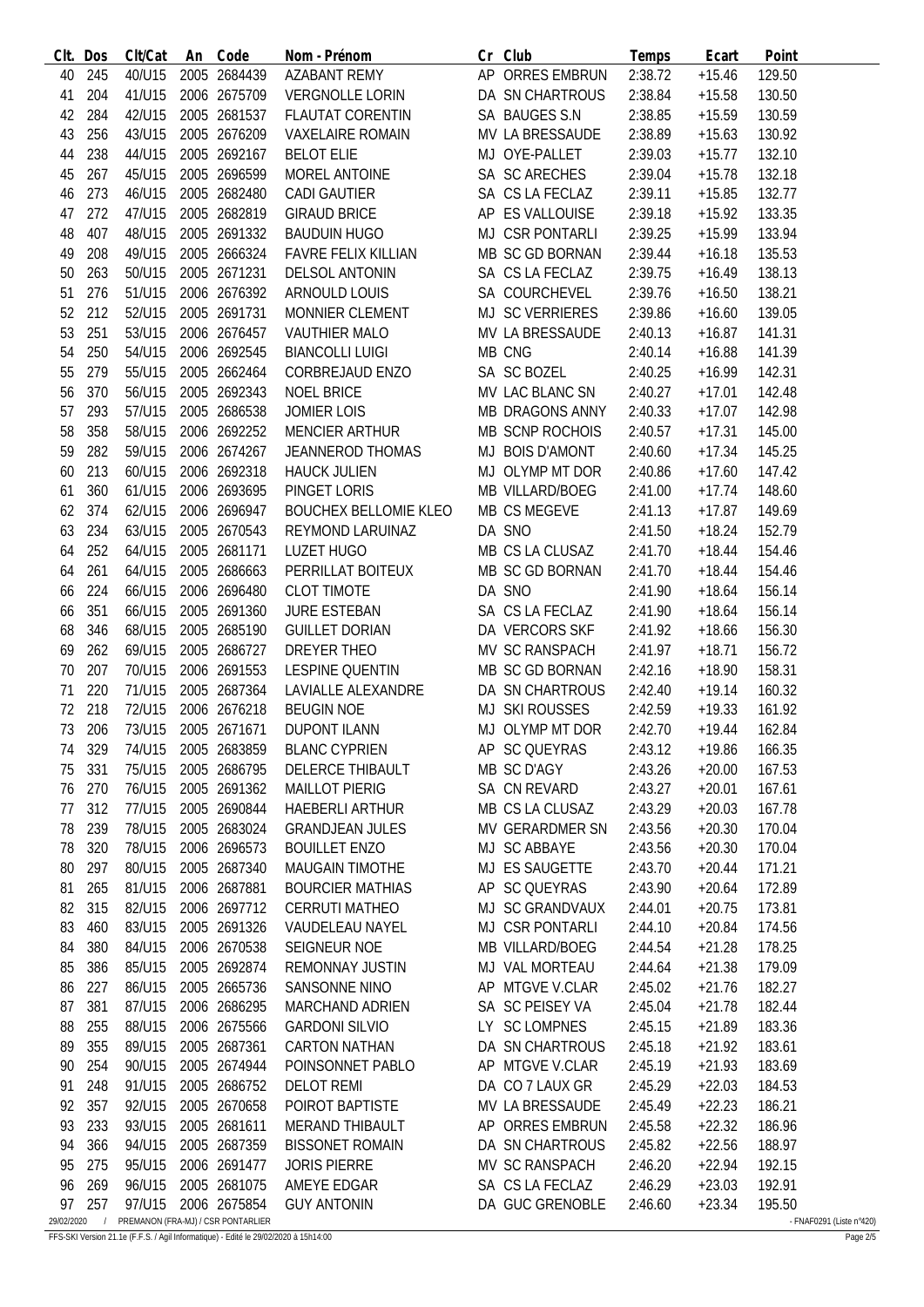| CIt.              | Dos | Clt/Cat     | An | Code                                               | Nom - Prénom                             |    | Cr Club                | Temps   | Ecart    | Point                              |
|-------------------|-----|-------------|----|----------------------------------------------------|------------------------------------------|----|------------------------|---------|----------|------------------------------------|
| 98                | 225 | 98/U15      |    | 2005 2687466                                       | ATHAMNA ICHA                             |    | DA GUC GRENOBLE        | 2:46.79 | $+23.53$ | 197.10                             |
| 99                | 361 | 99/U15      |    | 2006 2677049                                       | RIGOT TRISTAN                            |    | LY SC LOMPNES          | 2:46.82 | $+23.56$ | 197.35                             |
| 100               | 281 | 100/U15     |    | 2006 2687376                                       | BENOIT APPOLONIA ETHAN                   |    | SA SC BOZEL            | 2:47.01 | $+23.75$ | 198.94                             |
| 101               |     | 266 101/U15 |    | 2006 2691472                                       | <b>BERNA VALENTIN</b>                    |    | MV SC RANSPACH         | 2:47.52 | $+24.26$ | 203.21                             |
| 102               |     | 400 102/U15 |    | 2006 2674953                                       | <b>BETEND BAPTISTE</b>                   |    | <b>MB CS ARGENTIER</b> | 2:47.54 | $+24.28$ | 203.38                             |
| 103               |     | 295 103/U15 |    | 2006 2696587                                       | ANDRE NATHAN                             |    | MJ VAL MORTEAU         | 2:47.57 | $+24.31$ | 203.63                             |
| 103               |     | 296 103/U15 |    | 2006 2678381                                       | <b>AIRIAU GUILHEM</b>                    |    | DA US AUTRANNAI        | 2:47.57 | $+24.31$ | 203.63                             |
| 105               |     | 356 105/U15 |    | 2006 2696623                                       | <b>LAVY ARTHUR</b>                       |    | <b>MB DRAGONS ANNY</b> | 2:47.60 | $+24.34$ | 203.88                             |
| 106               |     | 228 106/U15 |    | 2005 2681557                                       | <b>FUSELIER NOE</b>                      |    | SA BAUGES S.N          | 2:47.66 | $+24.40$ | 204.38                             |
|                   |     |             |    | 2005 2694356                                       | <b>LOPEZ FABIEN</b>                      |    |                        |         |          |                                    |
| 107               | 363 | 107/U15     |    |                                                    |                                          |    | PE SC BEILLE           | 2:47.83 | $+24.57$ | 205.81                             |
| 108               |     | 334 108/U15 |    | 2006 2681175                                       | MERMILLOD BLARDET                        |    | MB CS LA CLUSAZ        | 2:47.90 | $+24.64$ | 206.39                             |
| 109               |     | 373 109/U15 |    | 2005 2666342                                       | <b>OUVRIER BUFFET JULES</b>              |    | MB CS LA CLUSAZ        | 2:47.91 | $+24.65$ | 206.48                             |
| 110               |     | 311 110/U15 |    | 2006 2692521                                       | <b>GUILLOT JULIEN</b>                    |    | MJ ES SAUGETTE         | 2:47.98 | $+24.72$ | 207.06                             |
| 111               |     | 294 111/U15 |    | 2005 2686539                                       | <b>LACROIX MATTHIAS</b>                  |    | <b>MB DRAGONS ANNY</b> | 2:48.32 | $+25.06$ | 209.91                             |
| 112               |     | 308 112/U15 |    | 2006 2701091                                       | <b>CARLIER LEO</b>                       |    | MJ VAL MORTEAU         | 2:48.36 | $+25.10$ | 210.25                             |
| 113               |     | 359 113/U15 |    | 2006 2697607                                       | ALLOT CAUCHARD BASILE                    |    | MB CNG                 | 2:48.41 | $+25.15$ | 210.67                             |
| 114               |     | 441 114/U15 |    | 2005 2699306                                       | PARMANTIER SAM                           |    | MV BASS/RUPT SN        | 2:48.50 | $+25.24$ | 211.42                             |
| 115               |     | 322 115/U15 |    | 2006 2682156                                       | <b>BERNARD ALEXIS</b>                    |    | DA SA MEAUDRAIS        | 2:48.94 | $+25.68$ | 215.11                             |
| 116               |     | 310 116/U15 |    | 2005 2676220                                       | POIROT GUILLAUME                         |    | MV LA BRESSAUDE        | 2:49.33 | $+26.07$ | 218.37                             |
| 117               |     | 349 117/U15 |    | 2006 2696635                                       | POCHARD TOM DAICHI                       |    | MJ CSR PONTARLI        | 2:49.46 | $+26.20$ | 219.46                             |
| 118               |     | 277 118/U15 |    | 2005 2681876                                       | <b>GRATRAUD GUILHEM</b>                  |    | AP SAUZE BARCEL        | 2:49.63 | $+26.37$ | 220.89                             |
| 119               |     | 399 119/U15 |    | 2006 2691945                                       | FERREIRA MARTIN                          |    | MJ SC FRASNE DR        | 2:49.71 | $+26.45$ | 221.56                             |
| 120               |     | 408 120/U15 |    | 2006 2687749                                       | <b>PEALA NILS</b>                        |    | <b>MB DRAGONS ANNY</b> | 2:49.92 | $+26.66$ | 223.31                             |
| 121               |     | 406 121/U15 |    | 2005 2693386                                       | COURVOISIER NOE                          |    | MJ SC MONT NOIR        | 2:50.21 | $+26.95$ | 225.74                             |
| 122               |     | 392 122/U15 |    |                                                    |                                          |    |                        |         |          |                                    |
|                   |     |             |    | 2005 2702444                                       | <b>JEANNIN EPHREM</b>                    |    | MJ CSR PONTARLI        | 2:50.93 | $+27.67$ | 231.77                             |
| 123               |     | 319 123/U15 |    | 2006 2690192                                       | ROCHAS NINO                              | AP | <b>ORRES EMBRUN</b>    | 2:51.03 | $+27.77$ | 232.61                             |
| 124               |     | 219 124/U15 |    | 2006 2691557                                       | PERRILLAT COLLOMB MARIO                  |    | MB SC GD BORNAN        | 2:51.10 | $+27.84$ | 233.20                             |
| 125               |     | 230 125/U15 |    | 2005 2670681                                       | <b>BEGUINOT MARC</b>                     |    | LY SC LOMPNES          | 2:51.28 | $+28.02$ | 234.71                             |
| 126               |     | 317 126/U15 |    | 2005 2686543                                       | ROMERI NATHAN                            |    | <b>MB DRAGONS ANNY</b> | 2:51.35 | $+28.09$ | 235.29                             |
| 127               |     | 307 127/U15 |    | 2005 2687246                                       | PANSARD SIMON                            |    | MJ HT JURA SKI         | 2:51.43 | $+28.17$ | 235.96                             |
| 128               |     | 314 128/U15 |    | 2005 2690287                                       | PIRES NATHAN                             |    | DA VERCORS SKF         | 2:52.41 | $+29.15$ | 244.17                             |
| 129               |     | 303 129/U15 |    | 2006 2693385                                       | <b>TYRODE LAZARE</b>                     |    | MJ SC LESFOURGS        | 2:52.63 | $+29.37$ | 246.01                             |
| 130               |     | 260 130/U15 |    | 2005 2692583                                       | <b>LANNE ADRIEN</b>                      |    | PE SC AZUN             | 2:52.74 | $+29.48$ | 246.94                             |
| 131               |     | 426 131/U15 |    | 2006 2665699                                       | <b>VIDAL EVAN</b>                        |    | MV GERARDMER SN        | 2:52.89 | $+29.63$ | 248.19                             |
| 132               |     | 271 132/U15 |    | 2005 2667728                                       | LEDUC THEO                               |    | SA COURCHEVEL          | 2:53.45 | $+30.19$ | 252.88                             |
| 133               |     | 309 133/U15 |    | 2006 2675839                                       | ARGELES CLEMENT                          |    | DA GUC GRENOBLE        | 2:53.46 | $+30.20$ | 252.97                             |
| 134               |     | 337 134/U15 |    | 2005 2692552                                       | PETROD BASTIEN                           |    | MB CNG                 | 2:53.70 | $+30.44$ | 254.98                             |
| 135               |     | 418 135/U15 |    | 2005 2696283                                       | ANGE ALEXIS                              |    | DA NRV                 | 2:53.72 | $+30.46$ | 255.14                             |
| 136               |     | 367 136/U15 |    | 2005 2687593                                       | <b>MOREL MATHIS</b>                      |    | MJ SC LESFOURGS        | 2:53.79 | $+30.53$ | 255.73                             |
|                   |     | 436 137/U15 |    | 2005 2673422                                       | MOUGEL LEO                               |    | MV LA BRESSAUDE        | 2:53.81 | $+30.55$ | 255.90                             |
| 137               |     |             |    | 2005 2675844                                       |                                          |    | DA GUC GRENOBLE        |         |          |                                    |
| 138               |     | 259 138/U15 |    |                                                    | <b>BRIXY MORGAN</b>                      |    |                        | 2:53.82 | $+30.56$ | 255.98                             |
| 139               |     | 335 139/U15 |    | 2006 2696667                                       | <b>JORDA CORENTIN</b>                    |    | MJ SC VERRIERES        | 2:54.05 | $+30.79$ | 257.91                             |
| 140               |     | 330 140/U15 |    | 2005 2681555                                       | <b>REGNIER VINCENT</b>                   |    | SA CS LA FECLAZ        | 2:54.23 | $+30.97$ | 259.42                             |
| 141               |     | 458 141/U15 |    | 2006 2691437                                       | <b>GANDIGLIO TIBO</b>                    |    | MB PRAZ LYS-SOM        | 2:54.38 | $+31.12$ | 260.67                             |
| 142               |     | 287 142/U15 |    | 2005 2686332                                       | PERLI ROBIN                              |    | DA SNB CHAMROUS        | 2:54.43 | $+31.17$ | 261.09                             |
| 143               |     | 306 143/U15 |    | 2005 2687035                                       | <b>CORNU MATHIEU</b>                     |    | MB CS CHAMONIX         | 2:54.46 | $+31.20$ | 261.34                             |
| 144               |     | 353 144/U15 |    | 2005 2680010                                       | <b>FOURNIER LEO</b>                      |    | DA SNB CHAMROUS        | 2:54.55 | $+31.29$ | 262.10                             |
| 145               |     | 420 145/U15 |    | 2006 2696787                                       | BOBILLIER CHAUMONT JULES MJ CSR PONTARLI |    |                        | 2:54.71 | $+31.45$ | 263.44                             |
| 146               |     | 404 146/U15 |    | 2005 2691340                                       | <b>BAVEREL MATHIS</b>                    |    | MJ CSR PONTARLI        | 2:54.84 | $+31.58$ | 264.53                             |
| 147               |     | 369 147/U15 |    | 2005 2691733                                       | PANSERI JUSTIN                           |    | <b>MJ SC VERRIERES</b> | 2:54.89 | $+31.63$ | 264.94                             |
| 148               |     | 300 148/U15 |    | 2006 2687430                                       | CHAUVEL NOLANE                           |    | SA SC ARECHES          | 2:55.26 | $+32.00$ | 268.04                             |
| 149               |     | 372 149/U15 |    | 2006 2685406                                       | <b>CLARET SIMON</b>                      |    | AP GAP-BAYARD          | 2:55.30 | $+32.04$ | 268.38                             |
| 150               |     | 292 150/U15 |    | 2006 2669077                                       | <b>BOUCHEX BELLOMIE</b>                  |    | MB CS MEGEVE           | 2:55.79 | $+32.53$ | 272.48                             |
| 151               |     | 336 151/U15 |    | 2005 2692554                                       | ZAVARISE NOAH                            |    | MB CNG                 | 2:56.12 | $+32.86$ | 275.25                             |
| 152               |     | 354 152/U15 |    | 2006 2701765                                       | <b>GUY FLAVIO</b>                        |    | MJ CHAUX NEUVE         | 2:56.18 | $+32.92$ | 275.75                             |
|                   |     | 340 153/U15 |    |                                                    |                                          |    | AP SAUZE BARCEL        |         |          |                                    |
| 153               |     |             |    | 2006 2677420                                       | <b>CROSE SIMON</b>                       |    |                        | 2:56.32 | $+33.06$ | 276.92                             |
| 154               |     | 352 154/U15 |    | 2006 2687129                                       | <b>BARBUT MOREL LEO</b>                  |    | MJ PREMANON SC         | 2:56.47 | $+33.21$ | 278.18                             |
| 155<br>29/02/2020 |     | 364 155/U15 |    | 2006 2686776<br>PREMANON (FRA-MJ) / CSR PONTARLIER | <b>VINCENT ARTHUR</b>                    |    | DA US AUTRANNAI        | 2:56.54 | $+33.28$ | 278.77<br>- FNAF0291 (Liste n°420) |
|                   |     |             |    |                                                    |                                          |    |                        |         |          |                                    |

FFS-SKI Version 21.1e (F.F.S. / Agil Informatique) - Edité le 29/02/2020 à 15h14:00 Page 3/5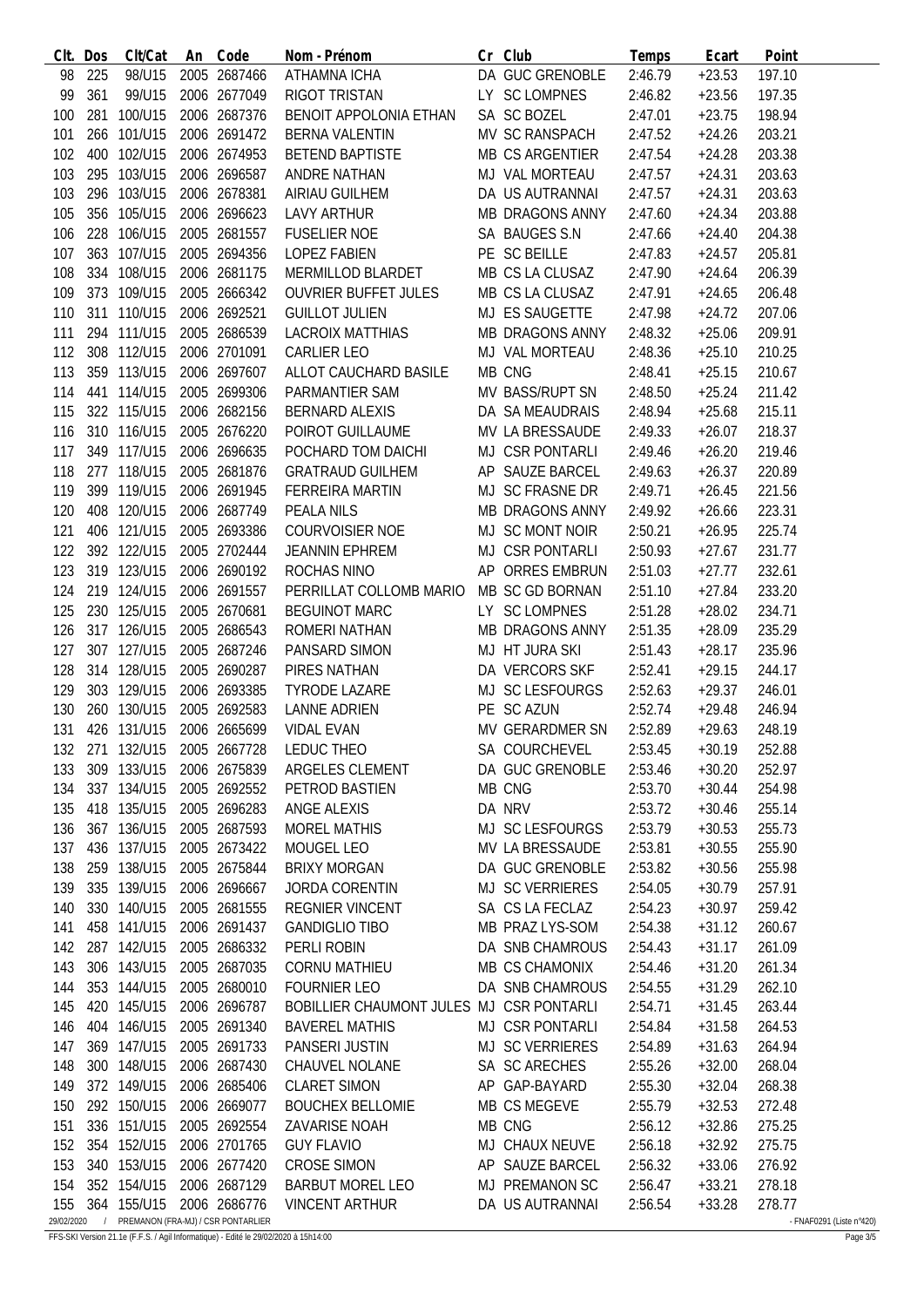| CIt.       | Dos | Clt/Cat                              | An | Code         | Nom - Prénom                         | Cr | Club                   | Temps   | Ecart    | Point                    |
|------------|-----|--------------------------------------|----|--------------|--------------------------------------|----|------------------------|---------|----------|--------------------------|
| 156        |     | 326 156/U15                          |    | 2006 2692340 | <b>BAVEREL ELIE</b>                  |    | MJ ES SAUGETTE         | 2:56.69 | $+33.43$ | 280.02                   |
| 157        |     | 343 157/U15                          |    | 2005 2678050 | PRADAT ELY                           |    | AU SC DE BESSE         | 2:56.76 | $+33.50$ | 280.61                   |
| 158        | 414 | 158/U15                              |    | 2005 2678240 | <b>VEROT AUGUSTE</b>                 |    | DA NRV                 | 2:56.78 | $+33.52$ | 280.78                   |
| 159        |     | 375 159/U15                          |    | 2006 2688284 | <b>BUET ANTOINE</b>                  |    | MJ SMBM/MORBIER        | 2:56.86 | $+33.60$ | 281.45                   |
| 160        |     | 318 160/U15                          |    | 2005 2682397 | <b>SUET PIERRE</b>                   |    | SA SC ARECHES          | 2:56.92 | $+33.66$ | 281.95                   |
| 161        |     | 345 161/U15                          |    | 2006 2691981 | SIMORRE HUGO                         |    | DA US AUTRANNAI        | 2:57.61 | $+34.35$ | 287.73                   |
| 162        |     | 433 162/U15                          |    | 2006 2672036 | <b>BIZZOCCHI ENNIO</b>               |    | MB SC D'AGY            | 2:57.78 | $+34.52$ | 289.15                   |
| 163        |     | 316 163/U15                          |    | 2006 2676271 | <b>GRATALOUP CAMILLE</b>             |    | DA CS VILLARD          | 2:58.32 |          | 293.68                   |
|            |     |                                      |    | 2006 2691944 |                                      |    |                        |         | $+35.06$ |                          |
| 164        | 411 | 164/U15                              |    |              | <b>BOURDIN ZACHARIE</b>              |    | MJ SC FRASNE DR        | 2:58.46 | $+35.20$ | 294.85                   |
| 165        | 341 | 165/U15                              |    | 2006 2681246 | <b>REMY MARIUS</b>                   |    | MV LA BRESSAUDE        | 2:58.51 | $+35.25$ | 295.27                   |
| 166        | 247 | 166/U15                              |    | 2005 2677811 | <b>SCHOTT LILIAN</b>                 |    | DA CS VILLARD          | 2:58.64 | $+35.38$ | 296.36                   |
| 167        | 299 | 167/U15                              |    | 2006 2686452 | <b>ANCEL THEO</b>                    |    | AP ORRES EMBRUN        | 2:58.97 | $+35.71$ | 299.12                   |
| 168        | 376 | 168/U15                              |    | 2005 2691328 | <b>VUITTENEZ GABIN</b>               |    | MJ CSR PONTARLI        | 2:59.94 | $+36.68$ | 307.25                   |
| 169        |     | 365 169/U15                          |    | 2006 2689254 | CAYROL FLAMENT ANGEL                 |    | PE CS FT ROMEU         | 3:00.13 | $+36.87$ | 308.84                   |
| 170        | 438 | 170/U15                              |    | 2006 2686210 | <b>FRANCOIS HUGO</b>                 |    | DA SN CHARTROUS        | 3:00.82 | $+37.56$ | 314.62                   |
| 171        |     | 450 171/U15                          |    | 2006 2701348 | <b>HAJJAR ELIOT</b>                  |    | DA GUC GRENOBLE        | 3:01.25 | $+37.99$ | 318.22                   |
| 172        |     | 347 172/U15                          |    | 2006 2687428 | PAVIET SALOMON ROMAIN                |    | SA SC ARECHES          | 3:01.26 | $+38.00$ | 318.30                   |
| 173        |     | 327 173/U15                          |    | 2005 2681106 | <b>RICHON MICKAEL</b>                |    | SA SC BOZEL            | 3:01.38 | $+38.12$ | 319.31                   |
| 174        | 290 | 174/U15                              |    | 2005 2694872 | <b>BENOIT THIBAUT</b>                |    | MJ OYE-PALLET          | 3:01.48 | $+38.22$ | 320.15                   |
| 175        |     | 313 175/U15                          |    | 2005 2691613 | MICHEL ROBIN                         |    | AU CN ST JULIEN        | 3:01.78 | $+38.52$ | 322.66                   |
| 176        |     | 384 176/U15                          |    | 2006 2703513 | PORTE GABRIEL                        |    | AP MTGVE V.CLAR        | 3:01.86 | $+38.60$ | 323.33                   |
| 177        |     | 342 177/U15                          |    | 2005 2667485 | PYOT VICTOR                          |    | DA SN CHARTROUS        | 3:01.92 | $+38.66$ | 323.83                   |
|            |     |                                      |    |              |                                      |    |                        |         |          |                          |
| 178        |     | 440 178/U15                          |    | 2006 2701700 | <b>SMITH TOM</b>                     |    | DA SNO                 | 3:01.94 | $+38.68$ | 324.00                   |
| 179        |     | 324 179/U15                          |    | 2005 2692182 | <b>FRAISSE PIERRE</b>                |    | AU CN ST JULIEN        | 3:02.21 | $+38.95$ | 326.26                   |
| 180        |     | 422 180/U15                          |    | 2005 2667605 | <b>DUSAUSSOY NANOUK</b>              |    | MJ VAL MORTEAU         | 3:02.44 | $+39.18$ | 328.19                   |
| 181        | 382 | 181/U15                              |    | 2006 2676326 | PHILIPPOT HAEGEL RAFAEL              |    | MJ VAL MORTEAU         | 3:02.68 | $+39.42$ | 330.20                   |
| 182        | 410 | 182/U15                              |    | 2006 2693694 | <b>MARTIN LUBIN</b>                  |    | MB VILLARD/BOEG        | 3:02.73 | $+39.47$ | 330.62                   |
| 183        | 350 | 183/U15                              |    | 2006 2669074 | <b>DEBUYSER ANTHONY</b>              |    | SA CS VAL CENIS        | 3:03.16 | $+39.90$ | 334.22                   |
| 184        | 371 | 184/U15                              |    | 2006 2692373 | CARRU VEDRENNE NOAH                  |    | MV GERARDMER SN        | 3:03.26 | $+40.00$ | 335.06                   |
| 185        | 344 | 185/U15                              |    | 2006 2688417 | <b>CELSE TIMEO</b>                   |    | AP ES VALLOUISE        | 3:03.40 | $+40.14$ | 336.23                   |
| 186        |     | 383 186/U15                          |    | 2006 2704975 | <b>MOREAUX LUCAS</b>                 |    | MJ BOIS D'AMONT        | 3:03.44 | $+40.18$ | 336.56                   |
| 187        |     | 333 187/U15                          |    | 2006 2686766 | SPILL KAUFMANN THIMOTHEE SA SC BOZEL |    |                        | 3:03.49 | $+40.23$ | 336.98                   |
| 188        | 304 | 188/U15                              |    | 2006 2690502 | PIRES CLEMENT                        |    | DA VERCORS SKF         | 3:03.84 | $+40.58$ | 339.91                   |
| 189        |     | 393 189/U15                          |    | 2006 2686937 | <b>CHARRIER QUENTIN</b>              |    | DA US AUTRANNAI        | 3:03.95 | $+40.69$ | 340.83                   |
| 190        |     | 459 190/U15                          |    | 2006 2679388 | <b>GILARDONI LOUISON</b>             |    | MB CS MEGEVE           | 3:03.98 | $+40.72$ | 341.09                   |
| 191        |     | 298 191/U15                          |    | 2006 2681414 | <b>MATHIEU ROMAIN</b>                |    | SA CS LA FECLAZ        | 3:04.24 | $+40.98$ | 343.26                   |
| 192        |     | 378 192/U15                          |    | 2006 2675891 | <b>ROUX MATHIS</b>                   |    | MB CS MEGEVE           | 3:05.26 | $+42.00$ | 351.81                   |
|            |     |                                      |    |              |                                      |    | DA CS VILLARD          |         |          |                          |
| 193        |     | 348 193/U15                          |    | 2006 2687157 | <b>LEURS LILIAN</b>                  |    |                        | 3:05.76 | $+42.50$ | 356.00                   |
| 194        |     | 394 194/U15                          |    | 2005 2705573 | <b>CANTAN CYPRIEN</b>                |    | SA CS LA FECLAZ        | 3:05.79 | $+42.53$ | 356.25                   |
| 195        |     | 396 195/U15                          |    | 2006 2672564 | <b>DIDIERLAURENT CHARLES</b>         |    | MV GERARDMER SN        | 3:05.88 | $+42.62$ | 357.00                   |
| 196        |     | 291 196/U15                          |    | 2005 2696968 | <b>FIQUET GASPARD</b>                |    | AP GAP-BAYARD          | 3:06.19 | $+42.93$ | 359.60                   |
| 197        | 451 | 197/U15                              |    | 2006 2698241 | <b>ROTH JULES</b>                    |    | MV LAC BLANC SN        | 3:06.64 | $+43.38$ | 363.37                   |
| 198        |     | 402 198/U15                          |    | 2006 2679506 | <b>BUR TIMEO</b>                     |    | DA US AUTRANNAI        | 3:06.74 | $+43.48$ | 364.20                   |
| 199        |     | 439 199/U15                          |    | 2005 2681304 | PERSONNAZ LOAN                       |    | <b>MB DRAGONS ANNY</b> | 3:06.90 | $+43.64$ | 365.55                   |
| 200        |     | 456 200/U15                          |    | 2006 2689242 | <b>DEYMIER GAEL</b>                  |    | PE CAMBRE D'AZ         | 3:07.14 | $+43.88$ | 367.56                   |
| 201        |     | 232 201/U15                          |    | 2006 2692313 | ANDRE CLOVIS                         |    | MJ OLYMP MT DOR        | 3:07.20 | $+43.94$ | 368.06                   |
| 202        |     | 427 202/U15                          |    | 2005 2682279 | <b>BERNARD REMI</b>                  |    | LY CS VALROMEY         | 3:07.37 | $+44.11$ | 369.48                   |
| 203        |     | 390 203/U15                          |    | 2005 2688566 | <b>GROS VINCENT</b>                  |    | MJ HT JURA SKI         | 3:07.56 | $+44.30$ | 371.07                   |
| 204        | 389 | 204/U15                              |    | 2005 2699651 | <b>FINK MAURO</b>                    |    | MV BASS/RUPT SN        | 3:08.17 | $+44.91$ | 376.18                   |
| 205        | 431 | 205/U15                              |    | 2006 2682757 | <b>CHORIER ALLAN</b>                 |    | DA CO 7 LAUX GR        | 3:08.34 | $+45.08$ | 377.61                   |
| 206        | 419 | 206/U15                              |    | 2005 2692882 | <b>BADOUR YOHANN</b>                 |    | AP SAUZE BARCEL        | 3:08.78 | $+45.52$ | 381.29                   |
|            | 417 | 207/U15                              |    | 2005 2692164 | <b>VERDENET FELIX</b>                |    | MJ OYE-PALLET          | 3:09.02 | $+45.76$ | 383.30                   |
| 207        |     |                                      |    |              |                                      |    |                        |         |          |                          |
| 208        |     | 448 208/U15                          |    | 2006 2686765 | DRONNEAU THAIS                       |    | SA SC BOZEL            | 3:09.08 | $+45.82$ | 383.81                   |
| 209        |     | 339 209/U15                          |    | 2006 2691954 | ARNOLD THEO                          |    | MV SC RANSPACH         | 3:09.27 | $+46.01$ | 385.40                   |
| 210        |     | 432 210/U15                          |    | 2005 2687341 | <b>GUINCHARD MILANE</b>              |    | MJ ES SAUGETTE         | 3:10.22 | $+46.96$ | 393.35                   |
| 211        |     | 430 211/U15                          |    | 2006 2697139 | <b>CHENE ZIAN</b>                    |    | SA CS LA FECLAZ        | 3:10.83 | $+47.57$ | 398.46                   |
| 212        |     | 405 212/U15                          |    | 2006 2691561 | <b>REMONT HUGO</b>                   |    | MB SC GD BORNAN        | 3:11.07 | $+47.81$ | 400.47                   |
| 213        |     | 301 213/U15                          |    | 2006 2687425 | PACALET CHARLES                      |    | SA SC ARECHES          | 3:12.14 | $+48.88$ | 409.44                   |
| 29/02/2020 |     | / PREMANON (FRA-MJ) / CSR PONTARLIER |    |              |                                      |    |                        |         |          | - FNAF0291 (Liste n°420) |

FFS-SKI Version 21.1e (F.F.S. / Agil Informatique) - Edité le 29/02/2020 à 15h14:00 Page 4/5